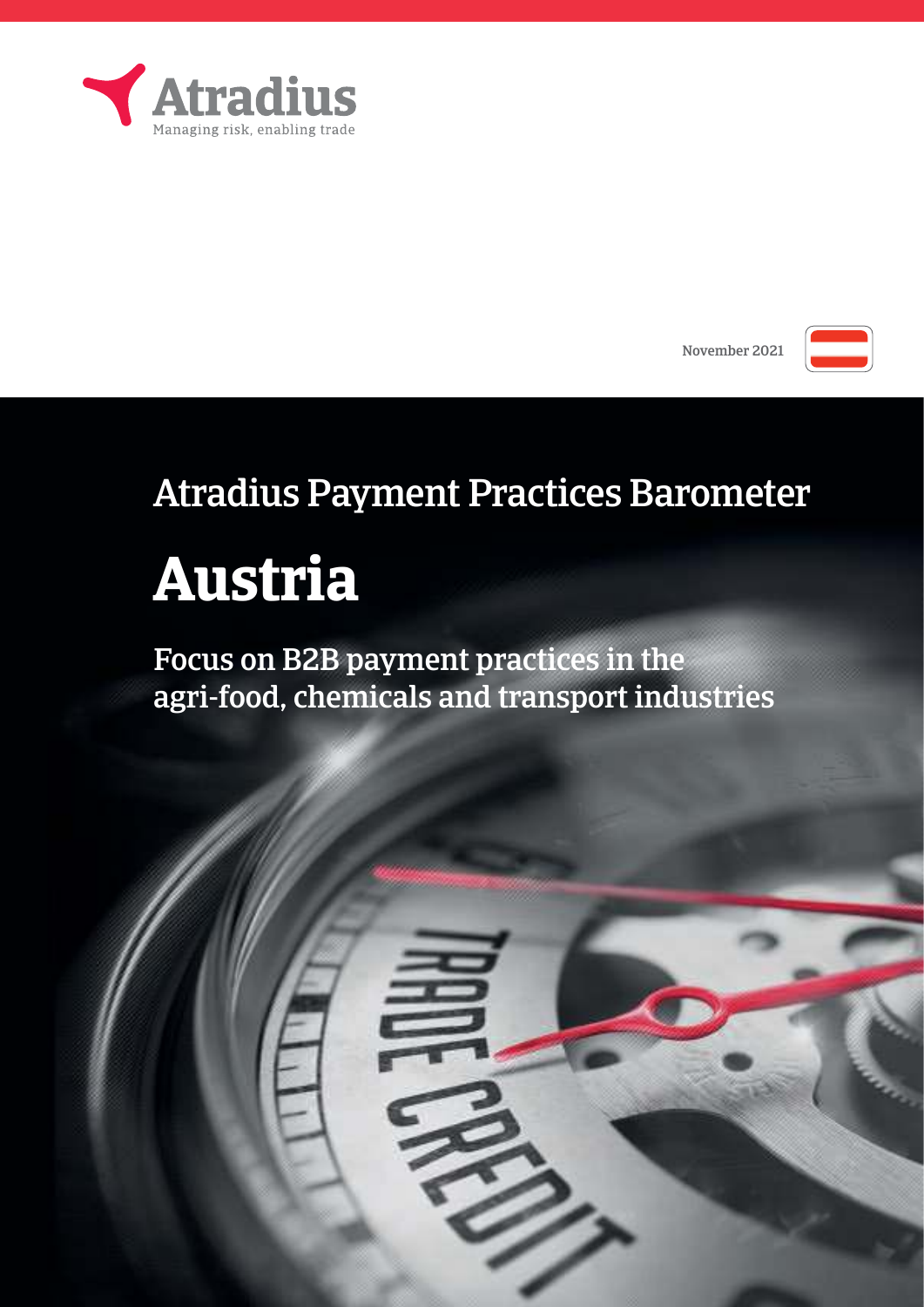### In this report…

| <b>Businesses take hit of substantial write-offs</b> |                                       |    |
|------------------------------------------------------|---------------------------------------|----|
| Payment practices in Austria                         |                                       | 4  |
| Agri-food                                            | Late payments and cash flow           | 5  |
|                                                      | Approach to credit management and DSO | 6  |
|                                                      | 2022 industry outlook                 | 7  |
| <b>Chemicals</b>                                     | Late payments and cash flow           | 8  |
|                                                      | Approach to credit management and DSO | 9  |
|                                                      | 2022 industry outlook                 | 10 |
| <b>Transport</b>                                     | Late payments and cash flow           | 11 |
|                                                      | Approach to credit management and DSO | 12 |
|                                                      | 2022 industry outlook                 | 13 |
| Survey design                                        |                                       | 14 |

### Disclaimer

This report is provided for information purposes only and is not intended as investment advice, legal advice or as a recommendation as to particular transactions, investments or strategies to any reader. Readers must make their own independent decisions, commercial or otherwise, regarding the information provided. While we have made every attempt to ensure that the information contained in this report has been obtained from reliable sources, Atradius is not responsible for any errors or omissions, or for the results obtained from the use of this information. All information in this report is provided 'as is', with no guarantee of completeness, accuracy, timeliness or of the results obtained from its use, and without warranty of any kind, express or implied. In no event will Atradius, its related partnerships or corporations, or the partners, agents or employees thereof, be liable to you or anyone else for any decision made or action taken in reliance on the information in this report or for any consequential, special or similar damages, even if advised of the possibility of such damages.

Copyright Atradius N.V. 2021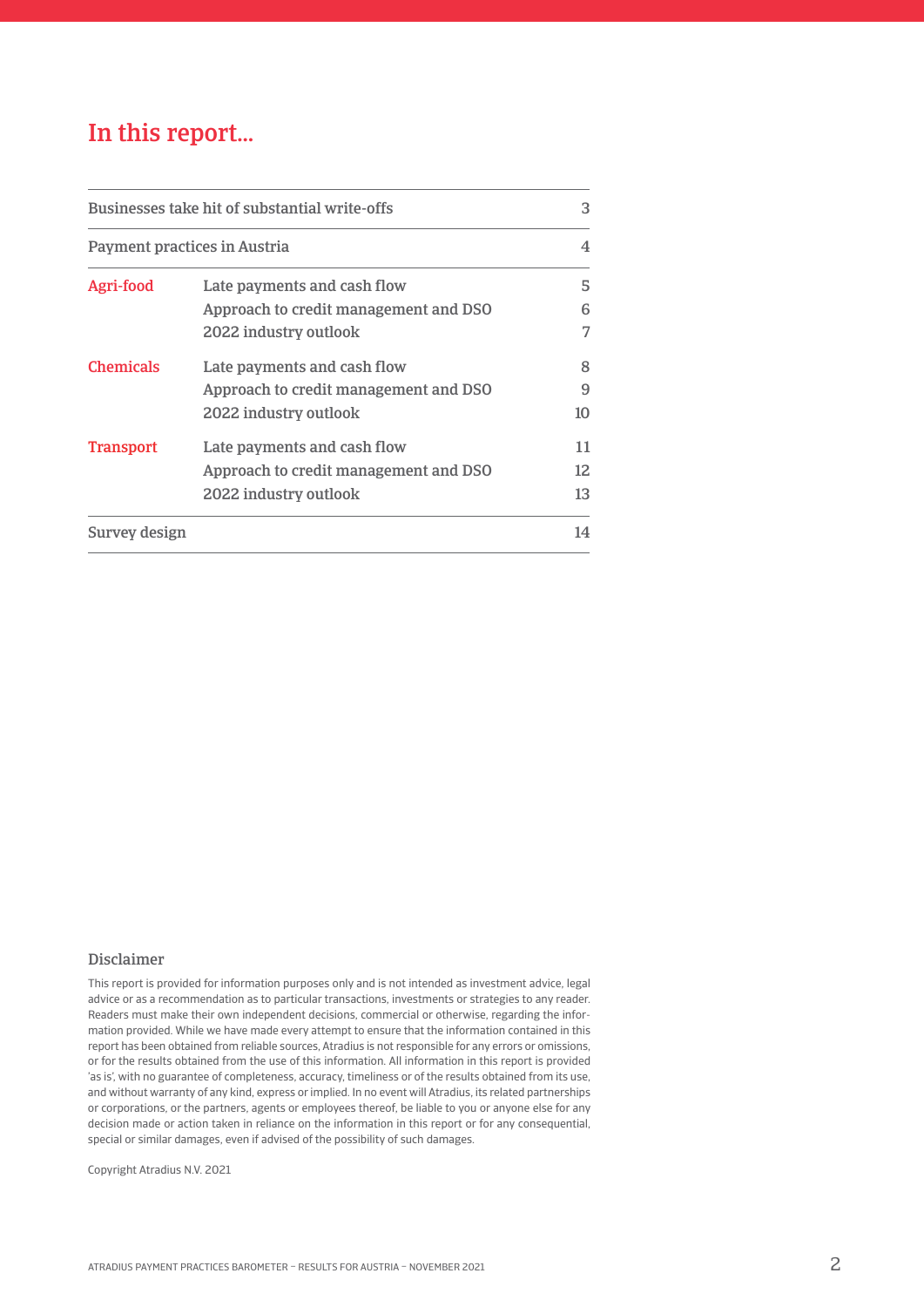

*"*

*During such a period of heightened risk – such as the elevated write-off rate apparent in the sectors we polled – a credit insurance policy could protect these businesses from further losses. "*

Franz Maier Managing Director Austria, Hungary and Southeastern Europe

### Businesses take hit of substantial write-offs

In line with the other Eurozone countries, Austria's GDP is expected to reach pre-crisis levels by the end of 2022. For the sectors we interviewed for this year's Payment Practices Barometer survey, chemicals, transport and agri-food, the overall picture is of a country working hard to overcome the economic impacts of the pandemic. Many of the businesses we spoke to described their concerns over ongoing Covid-19 uncertainty and worries that supply-side disruptions could still cast a dark shadow over the economic outlook.

Some indicators were particularly concerning, including a shocking percentage of sales that were written off in the chemicals, transport and agri-food sectors, (13%, 12% and 10% respectively). This represents an enormous amount of lost sales for businesses concerned and, for some, could pose a threat to survival.

Some small-scale protectionist behaviour was evident amongst the payment practices, primarily delayed payments to suppliers in order to maximise liquidity. While this may provide short-term cash flow relief for some businesses, more widespread adoption of such practices could have a negative impact on wider supply chains within whole industries.

It is astonishing that despite these challenges, that a relatively high percentage of businesses we polled expressed little appetite for trade credit insurance. During such a period of heightened risk – such as the elevated write-off rate apparent in the sectors we polled – a credit insurance policy could protect these businesses from further losses. What's more with professional debt collection services, in both Austria and abroad, included as part of an Atradius credit insurance policy, trade credit insurance could represent the most cost-effective approach to managing their accounts receivable.

As further government fiscal support is withdrawn, the first few months of 2022 may prove to be a challenging time for many businesses in Austria, including the risk of key customers entering insolvency. However, as the cautious optimism expressed by many of the businesses we spoke to shows, there is reason for hope. Consumer sentiment is high and employment is low. The businesses that can weather the more difficult coming months are likely to enjoy – Covid-19 allowing – a more positive time ahead.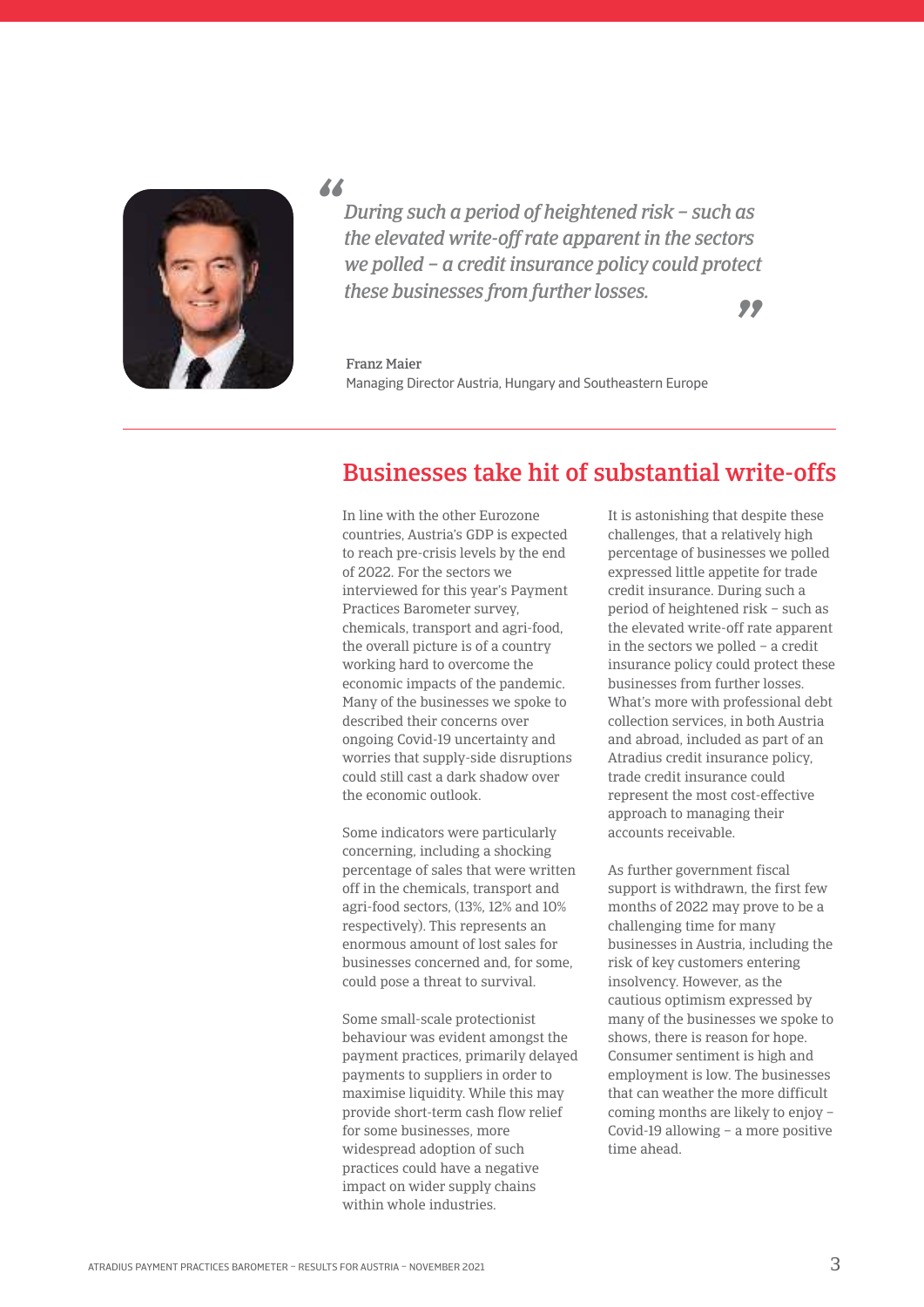

Businesses polled in Austria told us they transacted a lower proportion of their B2B sales on credit over the past year. This amounts to 48%, down from last year's 55%. When businesses accepted requests for trade credit, this was most often because they wanted to stimulate sales growth, mainly by encouraging repeat business with existing customers. Credit refusals were most often due to a perception of higher risk of payment default from the customer.

Despite the reduction in credit sales, payment defaults increased substantially. An average of 57% of the total value of B2B invoices issued by the businesses we polled across Austria were reported overdue. This compares to 33% last year. Write-offs increased almost fourfold, rising to 11% of the total value of credit sales, up from 3% last year.

Interestingly, this increase in poor payments behaviour correlates closely to an increase in the percentage of businesses opting to manage credit risk in-house. Reliance on internal resources to manage customer credit risk was cited by 70% of the businesses we polled, up from last year's 49%. 58% of respondents reported using trade credit insurance. The credit risk management techniques most often used by the businesses we spoke to included invoice payment reminders and discounts for early payment.

Businesses that reported in-house credit risk management told us they incurred increased administrative and trade debts collections costs. This is in addition to costs and interest associated with financing as they sought funds to support their cash flow while waiting for payment.

However, 63% of the businesses polled told us they were able to contain DSO (Days Sales Outstanding), with just 36% experiencing year-on-year deterioration. This may explain why many businesses polled across the country told us they will not change their approach to credit management over the coming months, although some indicated an increased appetite for factoring.

Despite concerns over ongoing impacts of the pandemic continuing into next year, adversely affecting the domestic economy and delaying the rebound in some industries, 78% of the businesses we spoke to across Austria expressed optimism about their potential growth over the coming months. Nearly half anticipate customer payment practices to remain stable, with 40% expecting deterioration. However, most businesses do not anticipate an increase in credit trade. Where credit if offered, it will largely be used to stimulate sales growth, through encouraging repeat business from customers.

When asked which pandemic-induced changes will become a permanent feature of the way they do business, 59% told us increased digitalisation, and 50% said the ability to cope with the pandemic-induced reshaping of the supply chains.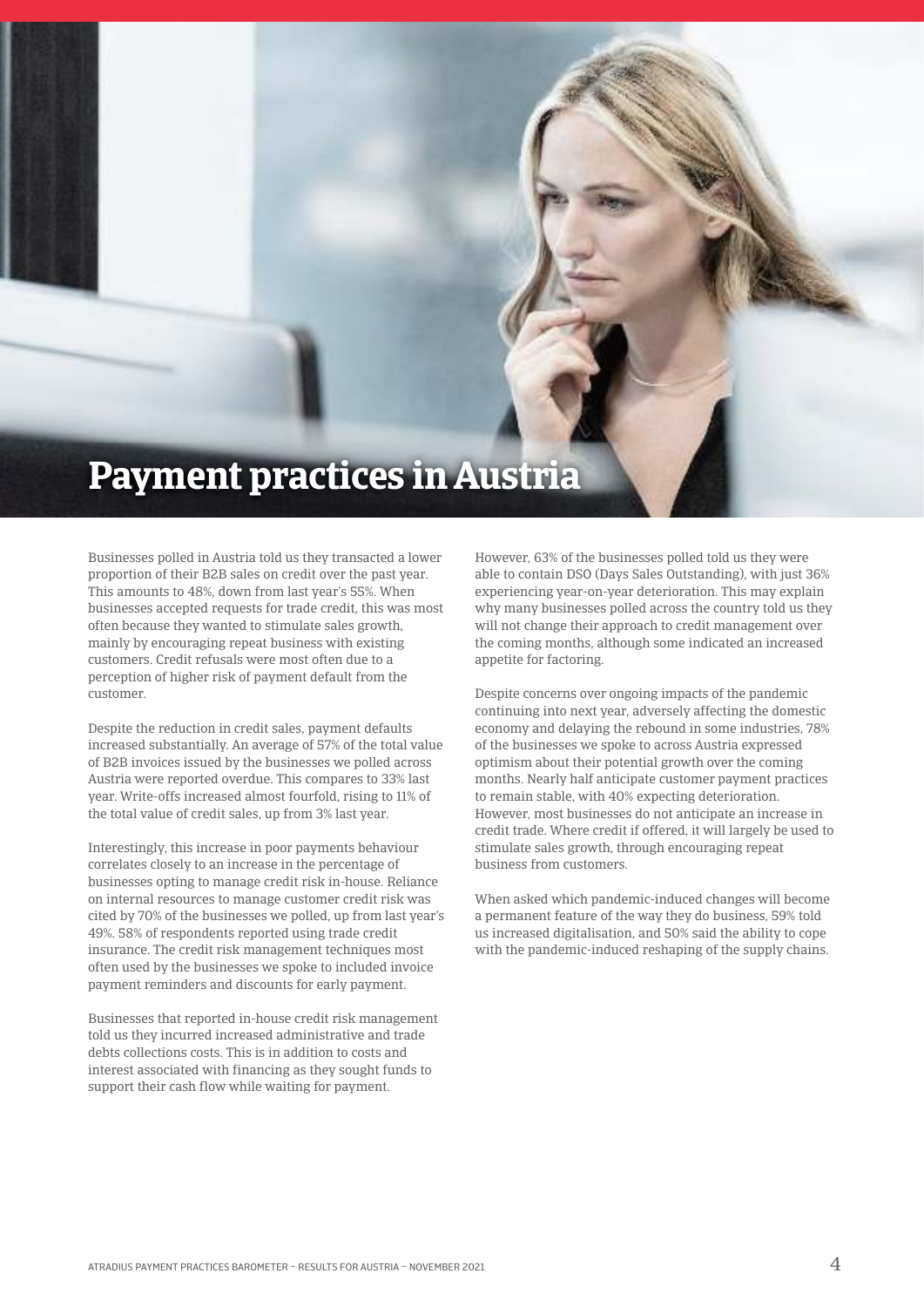

### Late payments and cash flow

### Half of invoices overdue

Although also grappling with late payments and write-offs, Austria's agri-food industry fared slightly better than the country's chemicals and transport industries (see later in this report). Late payments affected 50% of the total value of B2B invoices, 9% were reported as long overdue (more than 90 days) and 10% was written off.

The general outlook was fairly subdued with 35% of the industry telling us that it took them longer to convert invoices into cash this year, compared to last year. On a more positive note, 57% reported no year-on-year change, although only 8% told us they were able to speed up their invoice collection timings.

In a bid to speed up their invoice-to-cash turnaround, 56% of the businesses we spoke to said they spent more in time and resources on their debt collection efforts this year. Facing pressure on liquidity, a large proportion of the industry sought external financing solutions. In addition, several companie admitted withholding payment to suppliers as they attempted to keep business operations running.

### **Agri-food industry in Austria**

% of the total value of B2B invoices paid on time, overdue and written off as uncollectable (2021/2020)



<sup>\*</sup>n/a = not available

source: Atradius Payment Practices Barometer - November 2021

### **Agri-food industry in Austria**

average time it takes to convert overdue invoices into cash (change over the past year)



sample: all survey respondents source: Atradius Payment Practices Barometer - November 2021

#### **SURVEY QUESTION**

**What measures did you put in place to prote your cash flow against customer credit risk?**

- **#1** Increase time, costs and resources spent on resolving unpaid invoice
- **#2** Pursue external financing
- **#3** Delay payments to my own supplie

sample: all survey respondents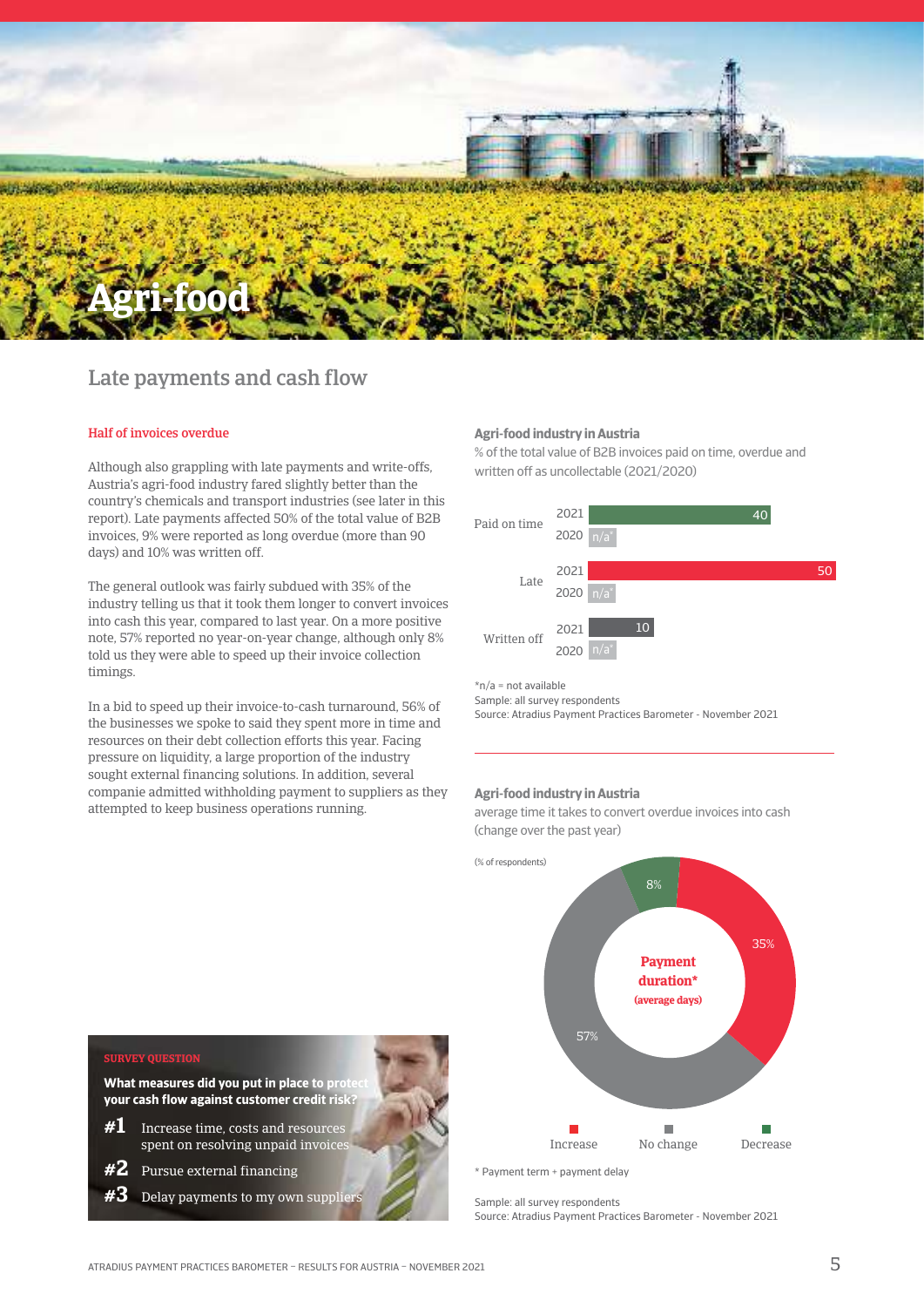

### Approach to credit management and DSO

### Credit insurance tools and services are considered to be cost-effective

The majority of businesses in Austria's agri-food industry chose to manage credit risk in-house this year. Favoured credit management techniques included invoice payment reminders (reported by 62% of respondents) and the setting aside of bad debt reserves. 52% of the businesses we polled told us they offered discounts for early payment of invoices.

Perhaps unsurprisingly, 49% of the businesses that chose to retain and manage credit risk in-house reported an increase in credit management costs. Conversely the businesses benefitting from the tools and services of their credit insurance policy told us they found this to be a cost-effective solution.

### Industry eyes broader range of credit risk mitigation

When asked how they plan to mitigate credit risk over the coming months, agri-food businesses in Austria did not reveal a clear industry trend. Instead, the results were largely divided between a preference for credit insurance and an intention to manage risk in-house.

Risk management techniques the industry plans to use include invoice payment reminders, adjustment of payment terms and negotiating extra time to pay suppliers. Respondents to the survey also indicated an increased appetite for factoring and trade debt securitisation.

Divided opinions across the industry are also evident in the answers to our questions about DSO. 43% of the businesses we spoke to anticipate a deterioration in DSO levels, 42% expect to see no year-on-year changes and 15% said they believe DSO will improve over the coming months.

### **Survey queStion**

**Which of the following credit managen tools or techniques do you plan on using over the next twelve months?** (ranking by % of respondents)

**#1** Credit insurance

**#2** Self-insurance

**Agri-food industry in Austria**

change in credit management costs (2021/2020)



sample: all survey respondents source: Atradius Payment Practices Barometer - November 2021

#### **Agri-food industry in Austria**

expected DSO changes over the next 12 months



source: Atradius Payment Practices Barometer - November 2021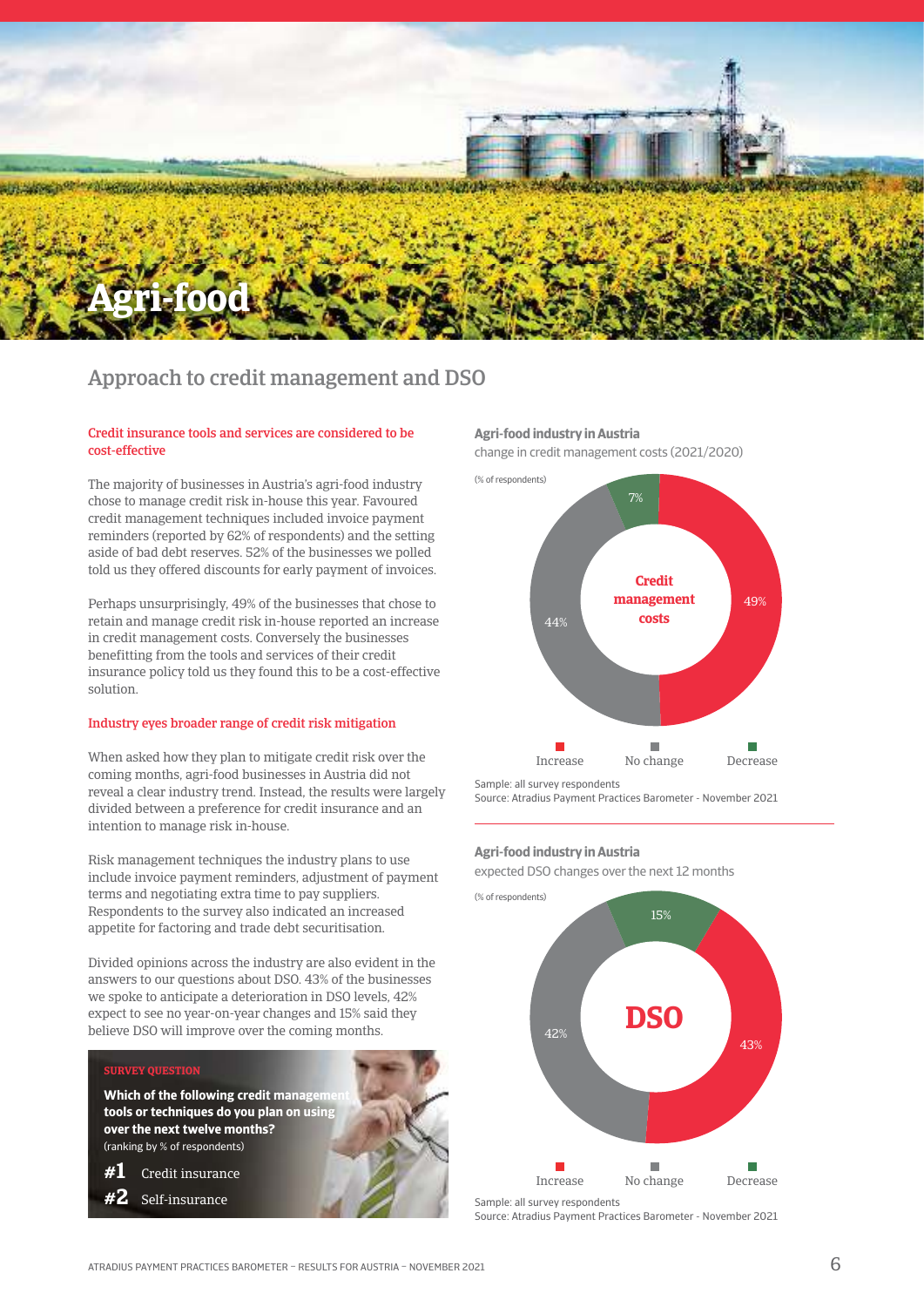

### 2022 industry outlook

### Industry to offer more credit

Looking ahead into 2022, 60% of the businesses polled in the agri-food industry told us that feel positive about their growth potential next year. 12% do not anticipate growth and 28% has no clear opinion.

This fairly optimistic view reflects industry predictions of an overall improvement in their customers' payment practices over the next year. 49% believes they will see improvement, 29% anticipates no change and 22% predicts a deterioration. A sizeable proportion of the industry told us they expect trade credit to play a bigger role in their businesses over the next year. 34% told us they plan to use credit chiefly to boost sales and trade opportunities. 25% plan to provide credit as a source of short-term finance, to enable customers more time to pay.

Despite this positive outlook, downside risks remain. The largest of these is an increase in insolvencies as government support is withdrawn. This could delay a rebound of the domestic economy and have a negative impact on liquidity positions of many businesses in the industry. When asked to indicate whether the pandemic has caused any permanent changes to their business or sector, 51% told us they plan to retain the digital technology they adopted following the outbreak of Covid-19. This includes 48% of respondents who believe increased home-working will become a permanent feature of the industry and 42% citing the use of e-commerce . Further pandemic-induced changes reported by the industry include reshaped supply chains (reported by 49% of respondents) and changes to customer demand (identified by 40%).

### **Survey queStion The pandemic has affected businesses significantly. Which of the following do you expect to become a permanent change in the way you do business?**

(ranking by % of respondents)

- **#1** Increased digitalisation
- **#2** Home Working
- **#3** Increased e-commerce

### **Agri-food industry in Austria**

looking into 2022: top ten concerns expressed by businesses in the industry

(% of respondents)



sample: all survey respondents source: Atradius Payment Practices Barometer - November 2021

### **Agri-food industry in Austria**

how businesses feel about their possible growth in 2022



sample: all survey respondents

source: Atradius Payment Practices Barometer - November 2021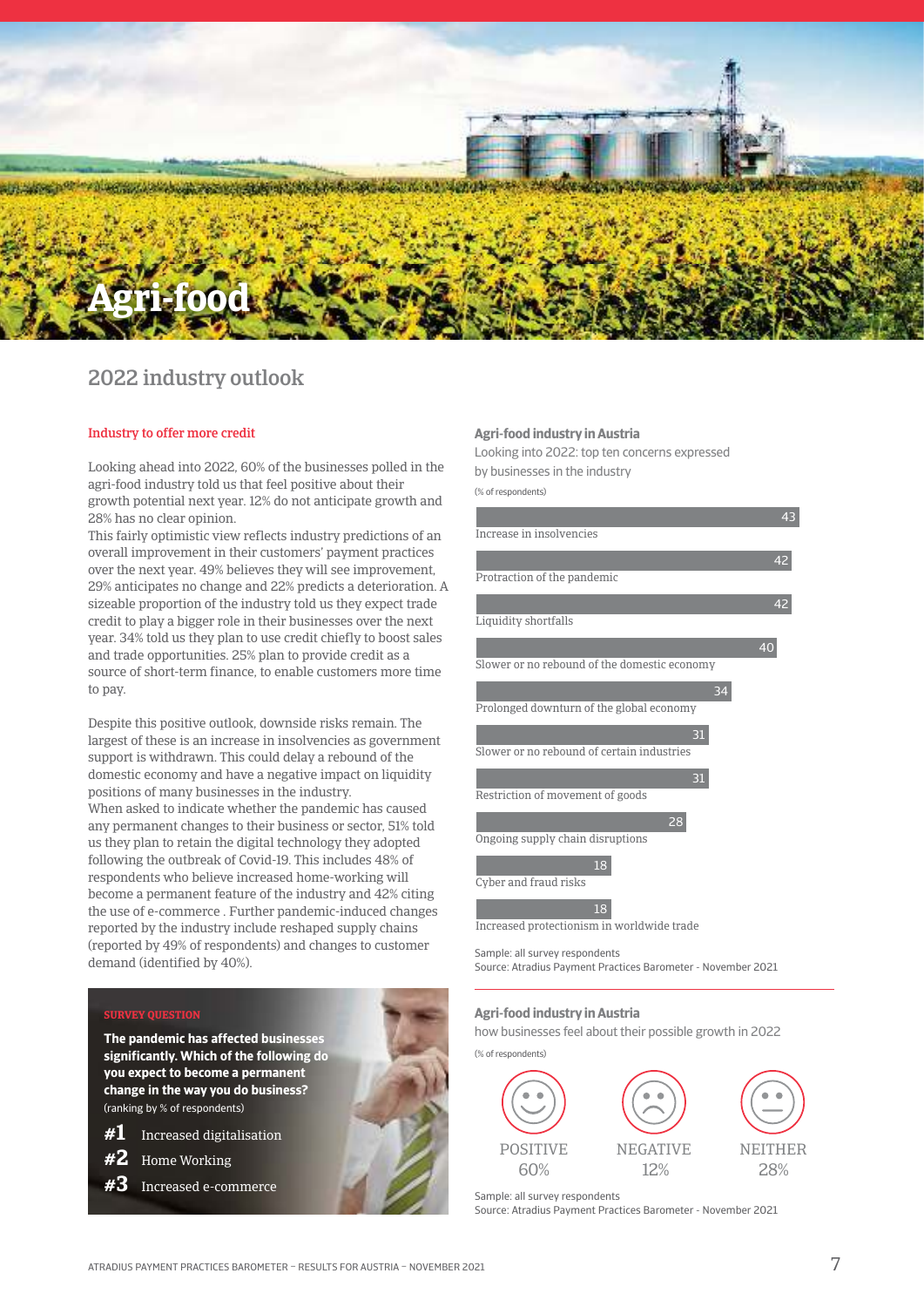

### Late payments and cash flow

### Late payments and write-offs impact industry

This year's Payment Practices Barometer results show Austria's chemicals industry struggling to emerge from the pressures of the pandemic economic downturn. The positive margins are small, and it may take more time (and collections effort) for payment practices to improve. For example, 89% of the industry respondents reported no further deterioration in their customers' payment practices this year. This is a vast improvement on last year, where 38% were able to say the same and 51% reported increased payment delays. Tough times are continuing, however. Today, late payments are affecting 58% of the total value of B2B invoices issued in the industry (more than the 34% reported last year). There has also been a spike in write-offs this year (13% versus 7% last year).

In attempt to address this and protect vulnerable liquidity levels, 67% of chemicals businesses told us that they were strengthening their internal credit control procedures. In particular, the survey respondents said they had been spending more time and resources on overdue invoice collection. A significant number also admitted withholding payment to suppliers in a bid to avoid turning to external financing to prop up squeezed liquidity.

#### **Chemicals industry in Austria**

% of the total value of B2B invoices paid on time, overdue and written off as uncollectable (2021/2020)



sample: all survey respondents

source: Atradius Payment Practices Barometer - November 2021

#### **Chemicals industry in Austria**

average time it takes to convert overdue invoices into cash (change over the past year)



#### sample: all survey respondents source: Atradius Payment Practices Barometer - November 2021

### **Survey queStion**

**What measures did you put in place to prote your cash flow against customer credit risk?**

- **#1** Increase time, costs and resources spent on resolving unpaid invoice
- **#2** Strengthen internal credit control process
- **#3** Delay payments to my own suppliers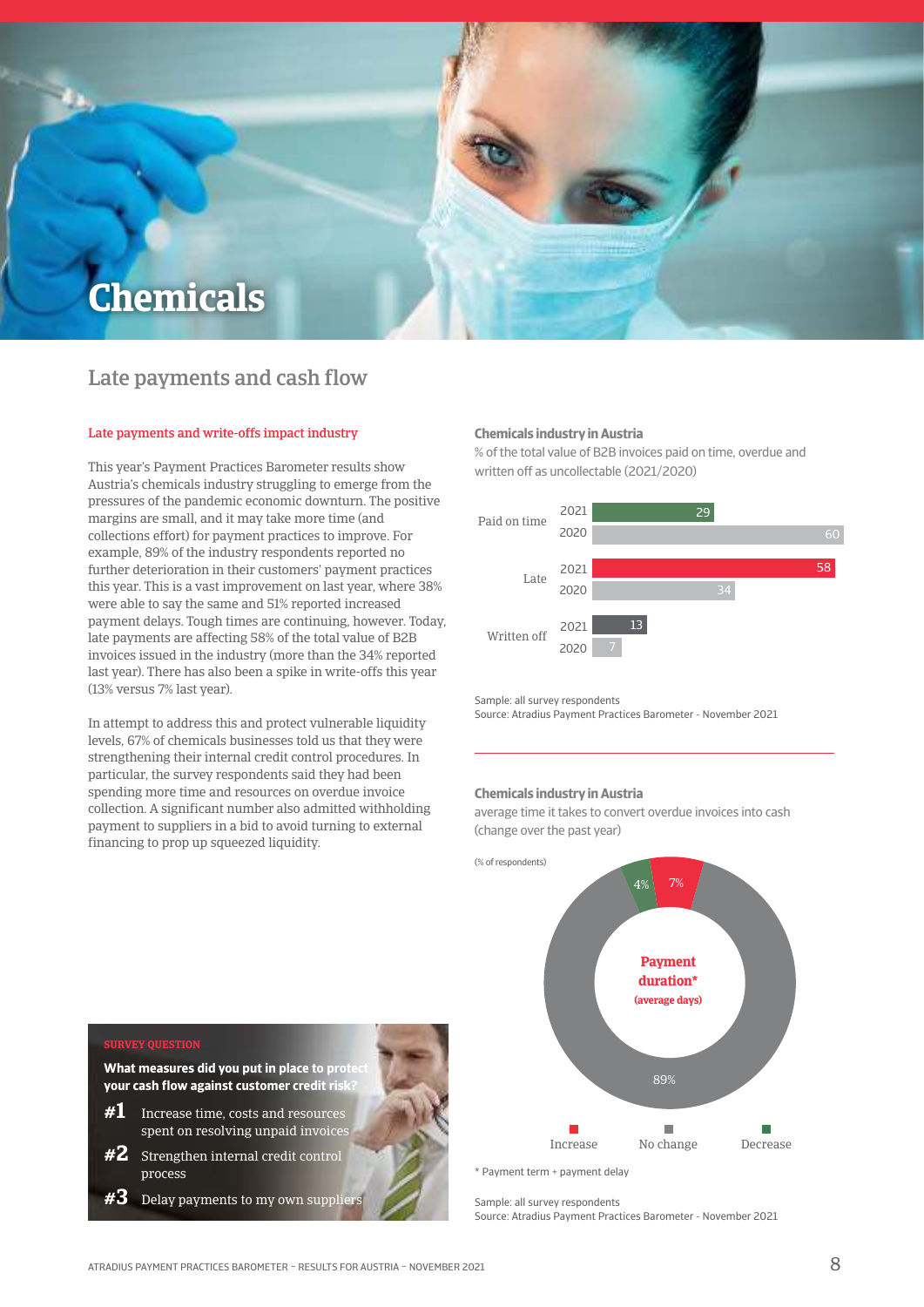

### Approach to credit management and DSO

### More companies send payment reminders

A sizeable amount of the Austrian chemicals companies rely on in-house resources for managing the risk of trading on credit. The sector's most commonly used technique is invoice payment reminders, used by 87% of respondents this year, compared to 56% last year. Many businesses also told us that they avoid concentrations of credit risk, offer discounts to customers that settle their bills early and attempt to shorten customer payment terms while trying to lengthen the time they have to pay their suppliers. This is in order to keep cash in-house as long as possible and reduce need for external financing.

For the most part, the industry reports that it has been able to contain credit management costs. For those reporting an increase, this was usually associated with administration expenses and increased capital costs (for external financing).

### DSO a key focus when managing credit risk

When looking at the coming months, most of the businesses we spoke to told us they plan to continue managing customer credit risk internally. However, a sizable number also said they were exploring the options available to them with trade receivables securitisation. 80% of businesses feel that they will be able to keep DSO levels stable over the next 12 months, compared to 18% that anticipate DSO difficulties.

### **Chemicals industry in Austria**

change in credit management costs (2021/2020)



sample: all survey respondents

source: Atradius Payment Practices Barometer - November 2021

### **Chemicals industry in Austria**

expected DSO changes over the next 12 months



#### source: Atradius Payment Practices Barometer - November 2021

**Which of the following credit management tools or techniques do you plan on using over the next twelve months?** (ranking by % of respondents)

**#1** Self-insurance

**#2** Trade debts securitisation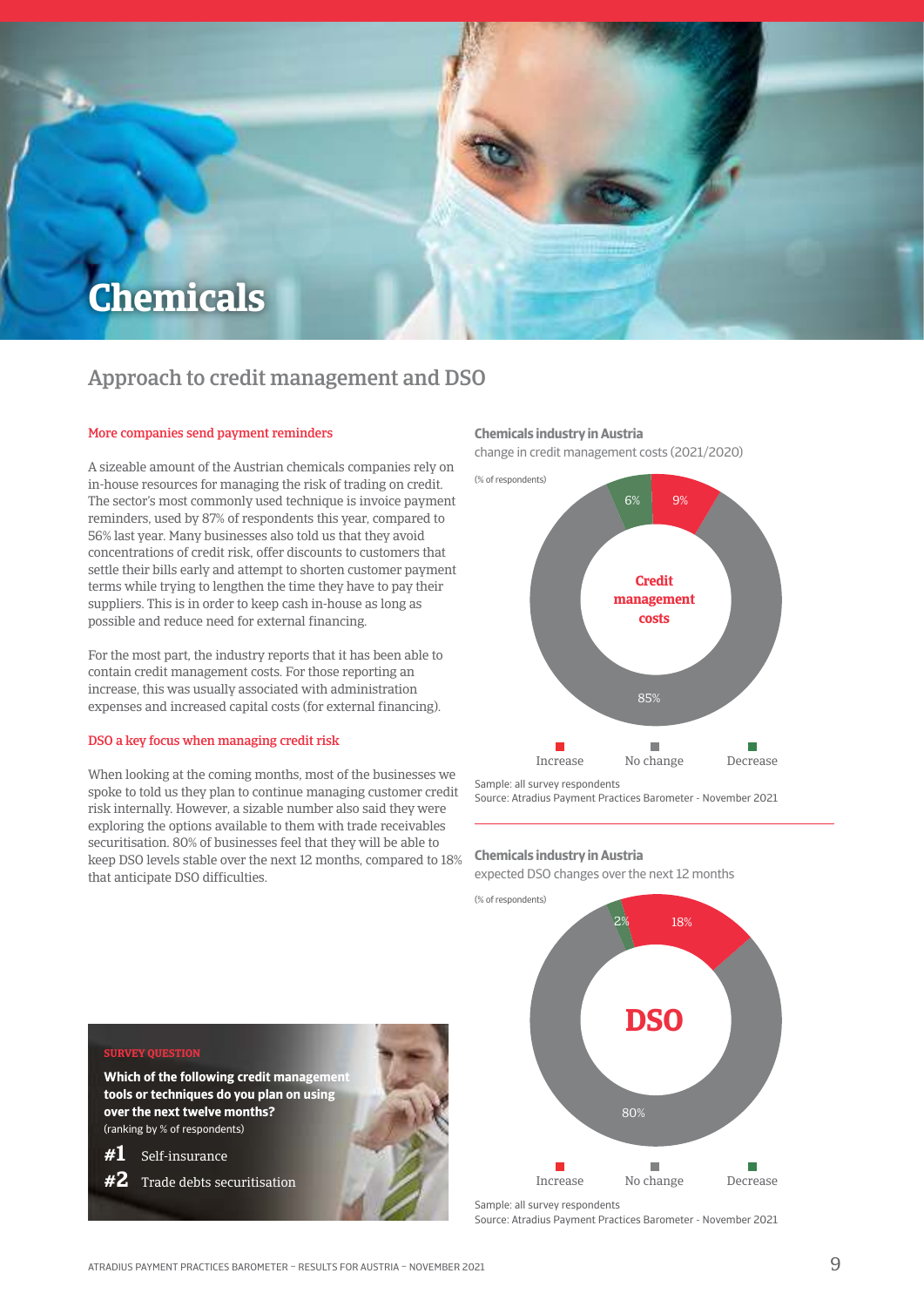

### 2022 industry outlook

### Industry concerned over health of domestic economy

Nearly half of Austria's chemicals industry is concerned about the health of the domestic economy, especially its ability to rebound from the pandemic economic crisis and the impact this could have on their businesses. This was reported by 46% of the businesses polled. Despite this, the majority intend to continue offering B2B customer credit next year in a bid to stimulate trade and 78% feels positive about their potential for growth. Just 9% said they do not expect to see growth next year and 13% admitted they are uncertain.

Acknowledging some permanent impacts of the pandemic, 59% told us that they intend to keep using the digital technologies and solutions they adopted after the outbreak of Covid-19. Half the industry noted their supply chains had been reshaped during the pandemic and expect this trend to continue moving forward.

Due to concerns over the domestic economy and the potential for ongoing invoice payment delays, there appears to be marked increase in appetite for credit insurance among the industry.

### **Chemicals industry in Austria**

looking into 2022: top ten concerns expressed by businesses in the industry

(% of respondents)

|                                              |    |    |    | 49 |
|----------------------------------------------|----|----|----|----|
| Protraction of the pandemic                  |    |    |    |    |
|                                              |    |    | 46 |    |
| Slower or no rebound of the domestic economy |    |    |    |    |
|                                              |    | 41 |    |    |
| Liquidity shortfalls                         |    |    |    |    |
|                                              |    | 40 |    |    |
| Slower or no rebound of certain industries   |    |    |    |    |
|                                              | 37 |    |    |    |
| Increase in insolvencies                     |    |    |    |    |
|                                              | 36 |    |    |    |
| Ongoing supply chain disruptions             |    |    |    |    |
| 27                                           |    |    |    |    |
| Restriction of movement of goods             |    |    |    |    |
| 25                                           |    |    |    |    |
| Prolonged downturn of the global economy     |    |    |    |    |
| 24                                           |    |    |    |    |
| Cyber and fraud risks                        |    |    |    |    |
| 24                                           |    |    |    |    |
| Increased protectionism in worldwide trade   |    |    |    |    |

sample: all survey respondents source: Atradius Payment Practices Barometer - November 2021

### **Chemicals industry in Austria**

how businesses feel about their possible growth in 2022



**Survey queStion**

**The pandemic has affected businesses significantly. Which of the following do you expect to become a permanent change in the way you do business?**  (ranking by % of respondents)

- **#1** Increased digitalisation
- **#2** Facing supply chains reshaping
- **#3** Increased e-commerce

sample: all survey respondents source: Atradius Payment Practices Barometer - November 2021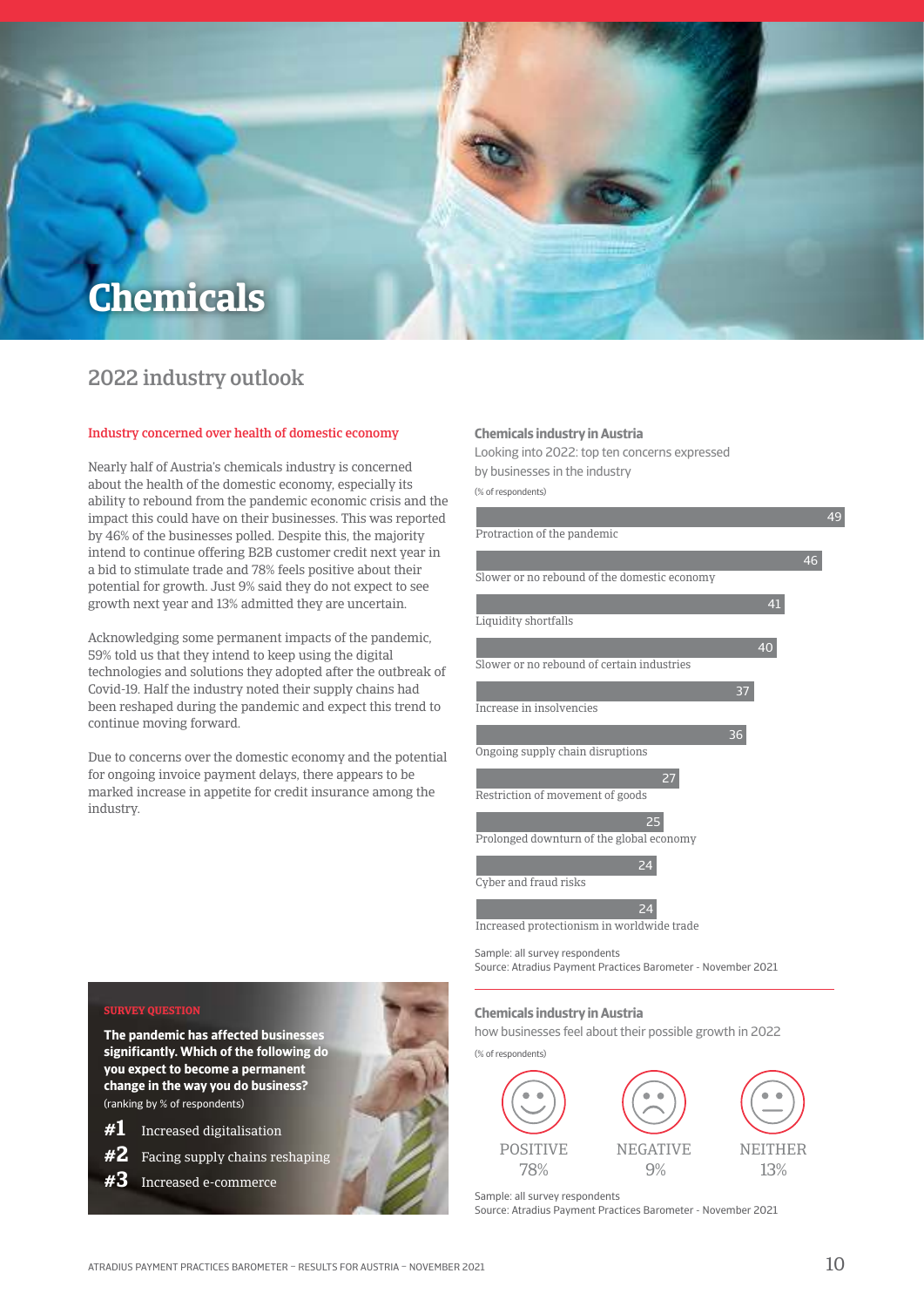

### Late payments and cash flow

### Write-offs increase by six times on just one year

12% of the total value of B2B invoices in Austria's transport industry was written off this year. In addition to representing a significant sum of money, this is six times more than the write-off rate reported last year. This negative picture is not confined to lost income. 62% of the total value of invoices were reported overdue this year (a jump up from last year's 43% and an additional factor putting pressure on the industry's cash flow).

41% of businesses experienced deterioration of customer payment practices and waited longer than last year to convert overdue invoices into cash (an increase on the 36% reporting the same last year). 56% of the businesses polled reported no change (51% last year) and 3% reported a decrease (compared to 2% last year).

The increase in payment delays, the overdue invoices and the write-offs are all likely to put pressure on the liquidity position of transport businesses in Austria and could lead to cash flow issues in the industry. In an attempt to address this, 59% of the survey respondents told us they had spent more time and resources on debt collection and on strengthening their credit control procedures. Transport businesses also admitted having requested a bank overdraft extension in an attempt to avoid th impact of liquidity shortages on their daily business operations.

### **Transport industry in Austria**

% of the total value of B2B invoices paid on time, overdue and written off as uncollectable (2021/2020)



sample: all survey respondents

source: Atradius Payment Practices Barometer - November 2021

#### **Transport industry in Austria**

average time it takes to convert overdue invoices into cash (change over the past year)



#### sample: all survey respondents source: Atradius Payment Practices Barometer - November 2021

#### **Survey queStion**

**What measures did you put in place to prote your cash flow against customer credit risk?**

- **#1** Increase time, costs and resources spent on resolving unpaid invoices
- **#2** Strengthen internal credit control process
- **#3** Request a bank overdraft extension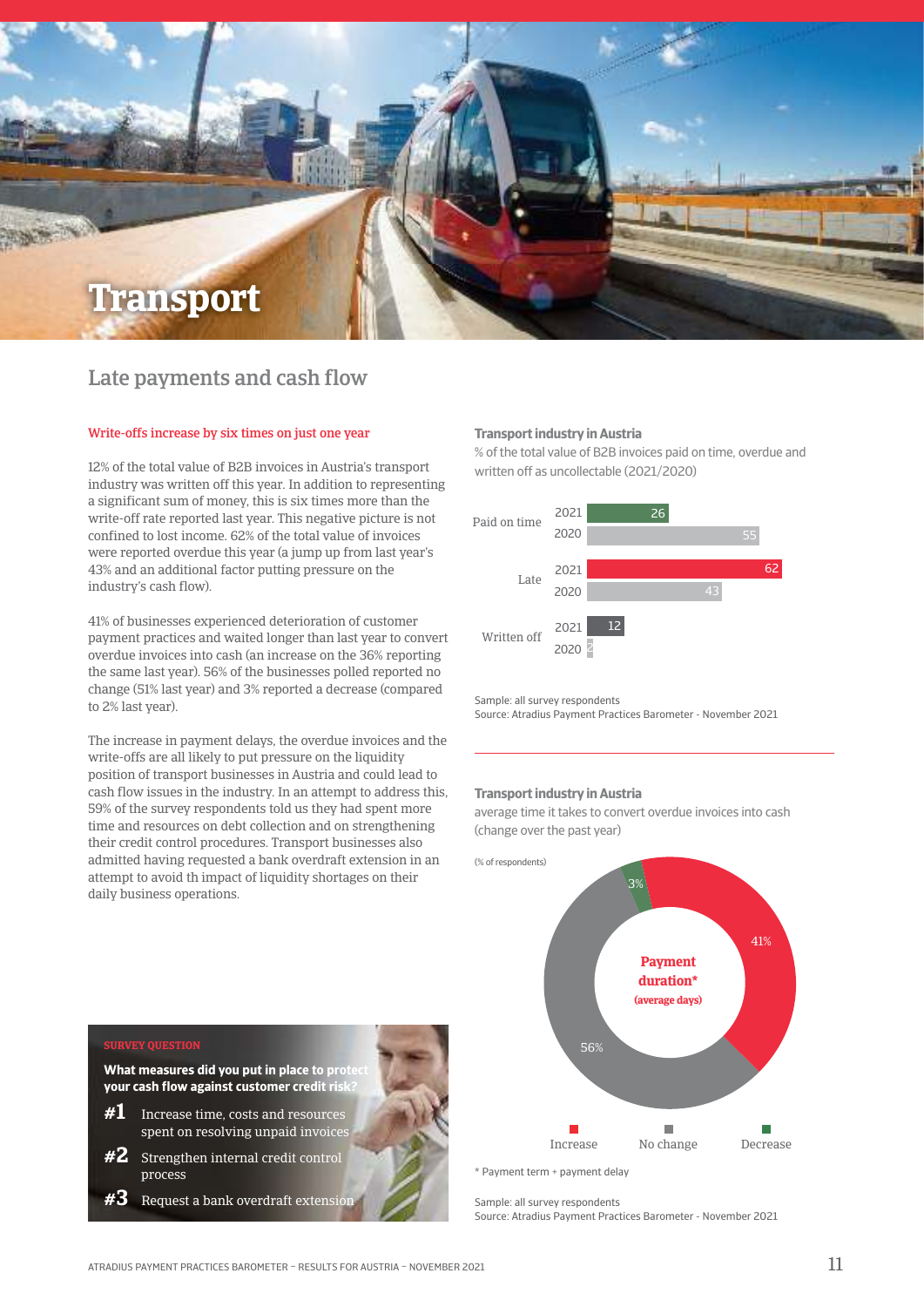

### Approach to credit management and DSO

### Majority of businesses remain uninsured

46% of the Austrian transport industry protected at least part of their accounts receivable with credit insurance this year, a small increase on the 44% of the sector that reported doing so last year. More businesses, however, remained uninsured, with 68% telling us they set aside bad debt reserves (an increase on the 51% reporting the same last year). In addition to withholding payments where possible, the industry attempted to protect liquidity levels by shortening the payment terms offered to customers while negotiating longer terms with suppliers. Businesses in the sector also told us that they attempted to reduce concentrations of customer credit risk and turned to services such as factoring and trade debt securitisation in order to help them convert invoices into cash more quickly.

Businesses without credit insurance reported a significant increase in credit management costs (64%, compared to 33% who reported no change and 3% reporting a decrease). Increases in capital costs (associated with external financing) were reported by 51% of respondents.

Interestingly, compared to last year, the Austrian transport industry significantly cut the amount they used professional external agencies for trade debt collection, favouring internal debt management processes. This choice, however, proved to be costly as 49% of respondents reported increased costs associated with trade debt collection.

### DSO deterioration predicted

52% of the industry anticipates deterioration in DSO over the next 12 months. 43% expects to see no change and almost none is expecting improvement. Looking ahead at the coming months, 60% of the industry told us they plan to manage customer credit risk internally instead of transferring the risk to a credit insurer. This compares to 21% of the industry that intends to insure their receivables with trade credit insurance.

If (as predicted by the industry itself) businesses have to cope with escalating debt collection and credit management costs. this position may change as they come to see credit insurance as a cost-effective solution. However, survey respondents also expressed an increased appetite for factoring and payment guarantees.

### **Transport industry in Austria**

change in credit management costs (2021/2020)



sample: all survey respondents

source: Atradius Payment Practices Barometer - November 2021

### **Transport industry in Austria**

expected DSO changes over the next 12 months



source: Atradius Payment Practices Barometer - November 2021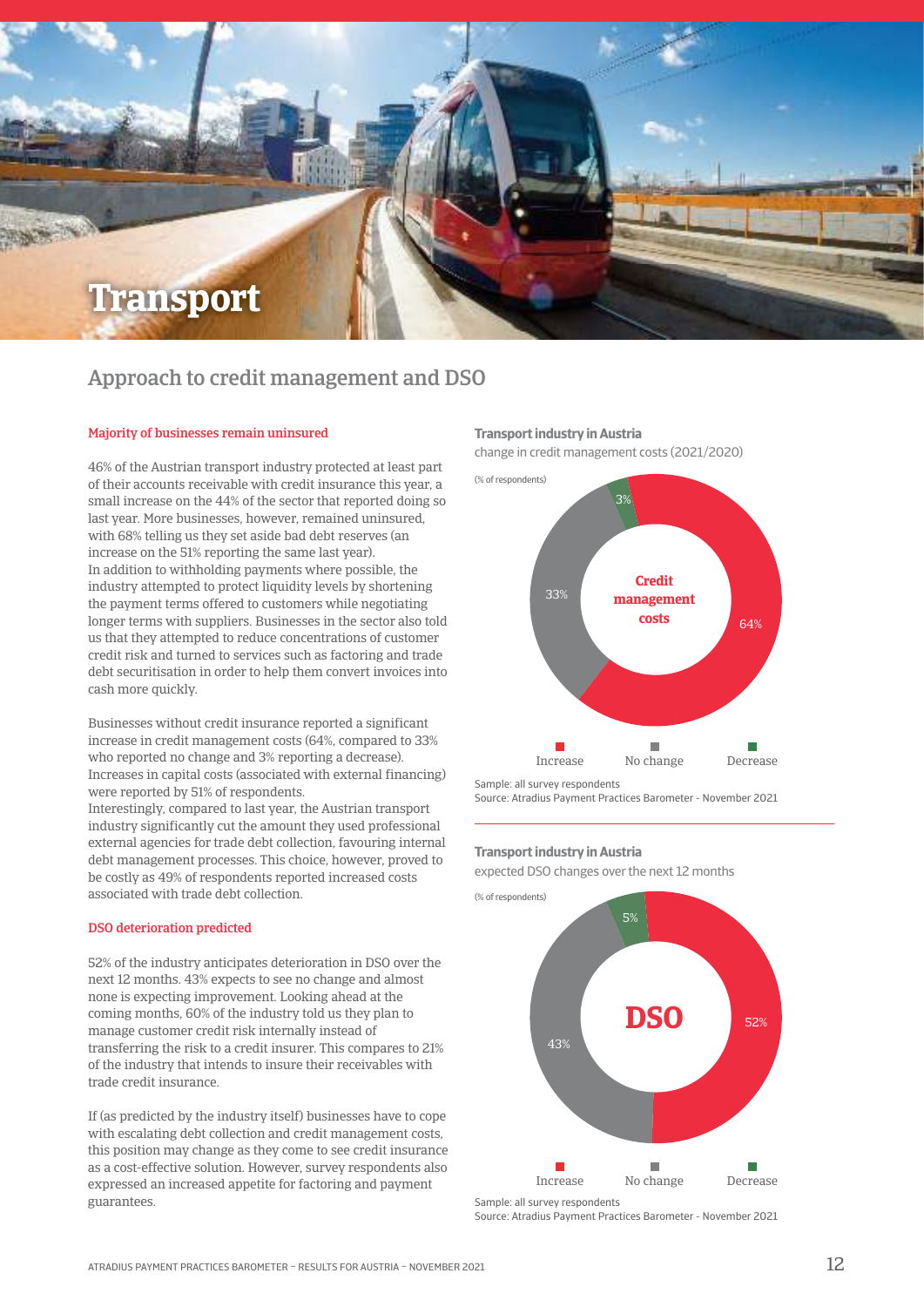

### 2022 industry outlook

### Despite economic concerns, confidence is positive

Looking ahead into 2022, 87% of the businesses polled in the Austrian transport industry feels positive about their potential for growth next year. Although this view is at odds with the concerns expressed by the industry over the health of the domestic economy, it does present some hope of a brighter future.

Perhaps inspired by this sense of optimism, the majority of survey respondents told us they intend to continue offering trade credit to customers and may even increase its frequency. 32% told they intend to offer credit as a way of stimulating demand and 30% said they plan to use credit as short-term finance to support customers in financial distress.

When asked whether the pandemic changed the way they do business, 54% told us that they will need to adapt to the reshaping of supply chains. In addition, 52% told us that they expect to continue using the digital technology they adopted following the outbreak of the pandemic in their daily business operations.

### **Transport industry in Austria**

looking into 2022: top ten concerns expressed by businesses in the industry

(% of respondents)



sample: all survey respondents source: Atradius Payment Practices Barometer - November 2021

#### **Transport industry in Austria**

how businesses feel about their possible growth in 2022



sample: all survey respondents

source: Atradius Payment Practices Barometer - November 2021

### **SURVEY QUESTION**

**The pandemic has affected businesses significantly. Which of the following do you expect to become a permanent change in the way you do business?**  (ranking by % of respondents)

- **#1** Facing supply chains reshaping
- **#2** Increased digitalisation
- **#3** Facing customer demand changes

ATRADIUS PAYMENT PRACTICES BAROMETER – RESULTS FOR AUSTRIA – NOVEMBER 2021 13 and 13 and 13 and 13 and 13 and 13 and 13 and 13 and 13 and 13 and 13 and 13 and 13 and 13 and 13 and 13 and 13 and 13 and 13 and 13 and 13 and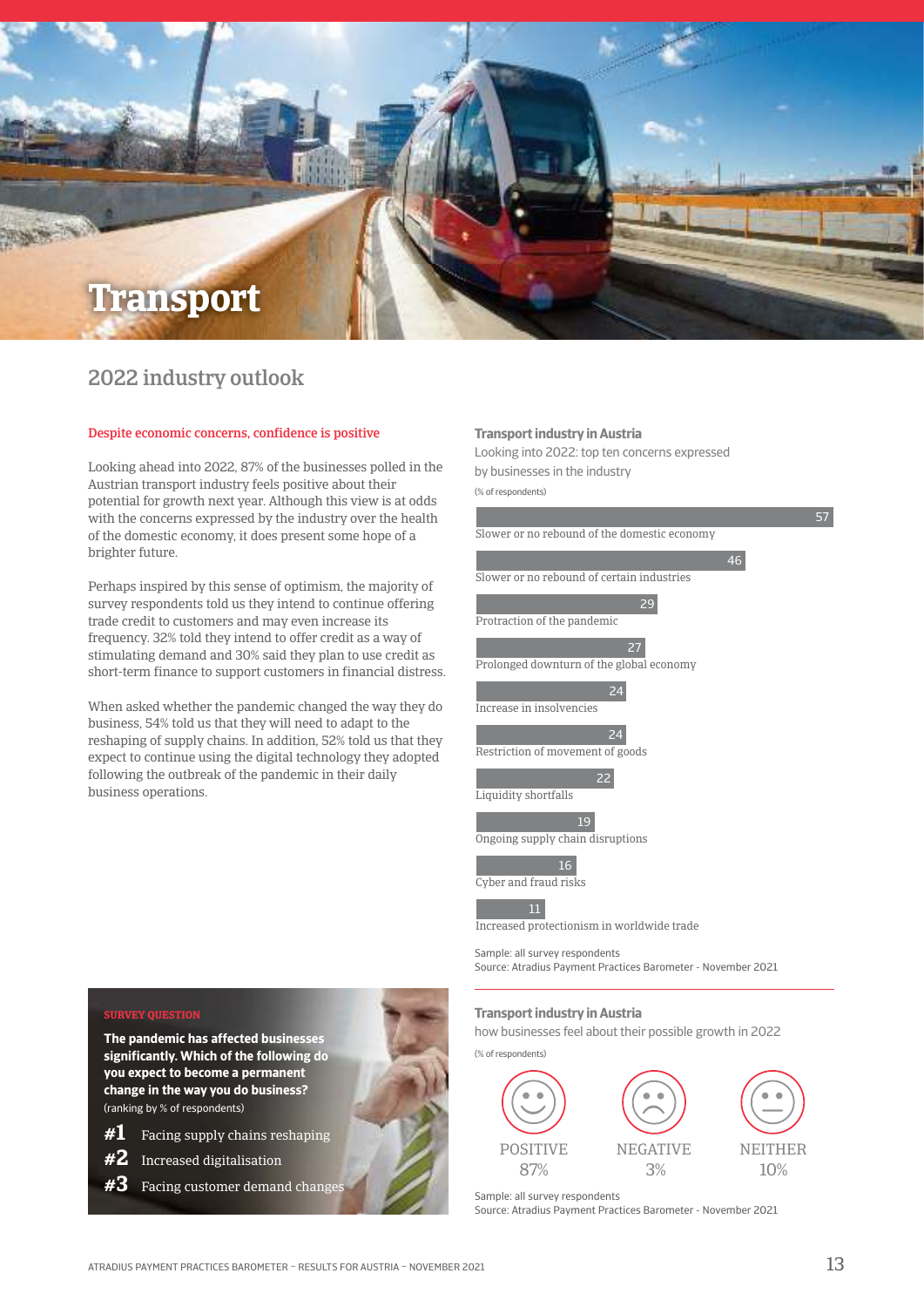### Survey design

### Survey objectives

Atradius conducts annual reviews of international corporate payment practices through a survey called the 'Atradius Payment Practices Barometer'. This report, which is part of the 2021 edition of the Atradius Payment Practices Barometer for Europe, focuses on Austria. 203 companies from the Austrian agri-food, chemicals and transport industries have been surveyed. Due to a change in research methodology for this survey, year-on-year comparisons are not feasible for some of the results, although last year's values are used as a benchmark where possible throughout the survey.

The survey was conducted exclusively for Atradius by CSA Research.

#### Survey scope

- **Basic population:** the appropriate contacts for accounts receivable management were interviewed.
- **Sample design:** the Strategic Sampling Plan enables to perform an analysis of country data crossed by sector and company size.
- **Selection process:** companies were selected and contacted by use of an international internet panel. A screening for the appropriate contact and for quota control was conducted at the beginning of the interview.
- **Sample:** N=200 people were interviewed in total.
- **Interview:** Computer Assisted Web Interviews (CAWI) of approximately 15 minutes duration. Interview period: Q3 2021.

### Austria - total interviews 203

| Industries surveyed<br>Agri-food<br>Chemicals<br>Transport |                     |                     |                     |
|------------------------------------------------------------|---------------------|---------------------|---------------------|
| Sector                                                     |                     |                     |                     |
| Companies<br>interviewed                                   | Agri/Food<br>$(\%)$ | Chemicals<br>(%)    | Transport<br>$(\%)$ |
| Manufacturing                                              | 40                  | 19                  | 3                   |
| Wholesale                                                  | 34                  | 13                  | 3                   |
| Retail/distribution                                        | 17                  | 7                   | 5                   |
| Services                                                   | 9                   | 61                  | 89                  |
| Company size                                               |                     |                     |                     |
| Companies<br>interviewed                                   | Agri/Food<br>$(\%)$ | Chemicals<br>$(\%)$ | Transport<br>$(\%)$ |
| Micro enterprises                                          | 17                  | 43                  | 79                  |
| SME - Small enterprises                                    | 28                  | 15                  | 2.                  |
| SME - Medium enterprises                                   | 31                  | 32                  | 10                  |
| Large enterprises                                          | 25                  | 11                  | 10                  |

### Statistical appendix

Find detailed charts and figures in the Statistical Appendix. This is part of the November 2021 Payment Practices Barometer of Atradius, available at [www.atradius.com/publications](https://group.atradius.com/publications/) [Download in PDF format](https://group.atradius.com/documents/ppb21_stat_app_we.pdf ) (English only).

### Copyright [Atradius N.V.](https://group.atradius.com/) 2021

If after reading this report you would like more information about protecting your receivables against payment default by your customers you can visit the [Atradius website](https://group.atradius.com/) or if you have more specific questions, please [leave a message](https://group.atradius.com/contact-us/) and a product specialist will call you back. In the Publications section you'll find many more Atradius publications focusing on the global economy, including country reports, industry analyses, advice on credit management and essays on current business issues.

Subscribe to notifications of our Publications and receive weekly emails to alert you when a new report is published.

for more insights into the B2B receivables collection practices in Austria and worldwide, please go to

[atradiuscollections.com](https://atradiuscollections.com/global/)

For Austria **atradius.at**